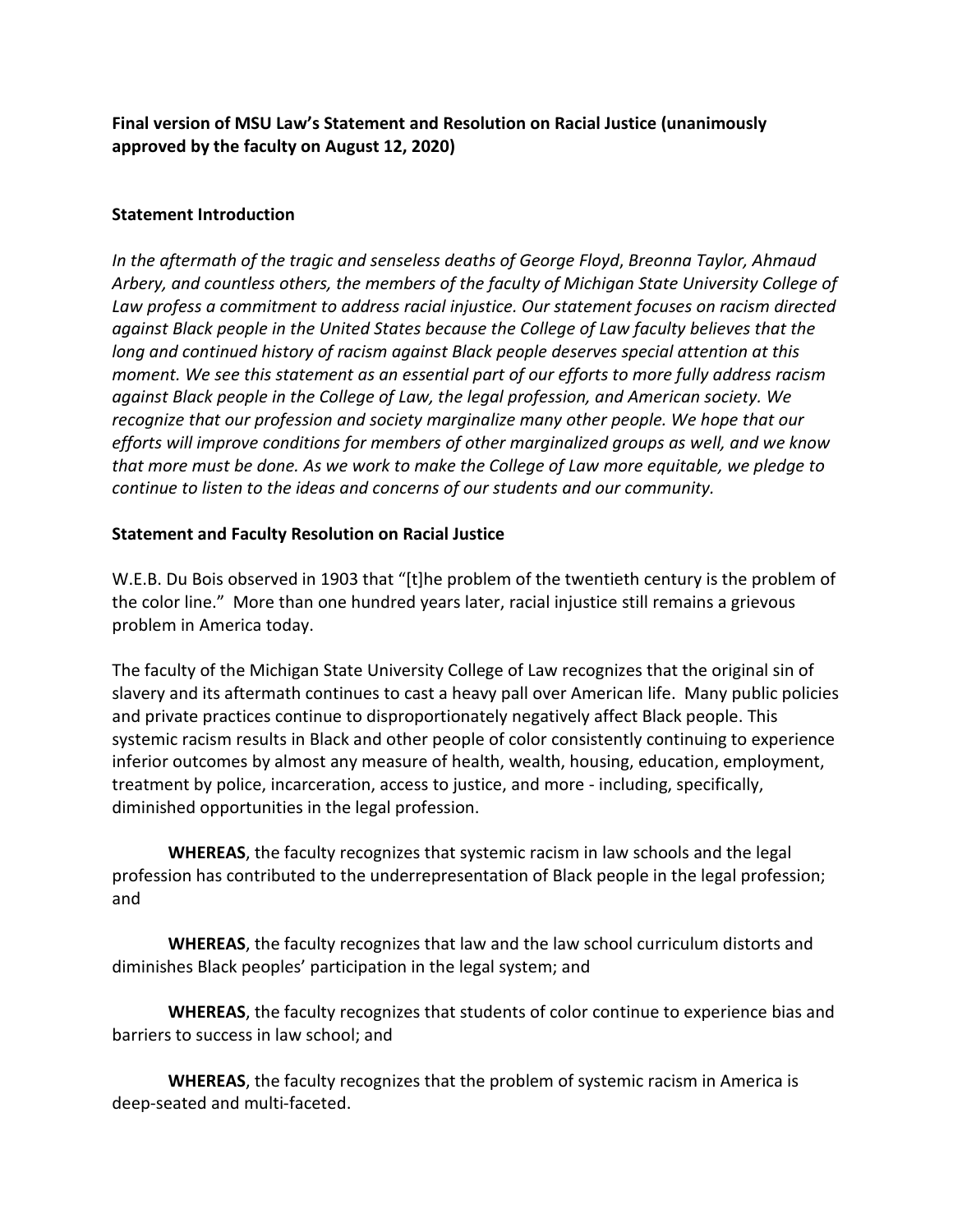The nature and scope of the problem of systemic racism more broadly is described cogently by our faculty colleagues at the Penn State-Dickinson School of Law, whose Faculty Resolution<sup>[1](#page-1-0)</sup> we now fully endorse and adopt:

## **Penn State-Dickinson School of Law's Faculty Resolution**

 **WHEREAS**, the faculty recognizes the ongoing, systemic and perpetual racial and societal injustices in this country, which have been passed on from generation to generation; and

**WHEREAS**, the faculty recognizes that these injustices have existed since … slavery and been furthered by Jim Crow laws and the unequal treatment of Black [people] in our judicial system; and

**WHEREAS**, the faculty especially notes and is appalled by the numerous killings that have been committed against Black [people] under the color of law; and

**WHEREAS**, the faculty recognizes the lack of accountability for these injustices; and

**WHEREAS**, the faculty recognizes the senseless brutality being committed by those employed to serve and protect who are operating under a pattern, practice and culture fostering unequal treatment; and

**WHEREAS**, the faculty recognizes the need to have uncomfortable talks and real, honest and transparent conversations directed towards addressing these injustices; and

**WHEREAS**, the faculty recognizes … the sadness, anger, outrage, frustration, pain and grieving caused by extrajudicial killings; and

**WHEREAS**, the faculty recognizes the need to understand how so many feel helpless, frustrated, invisible, and disillusioned, resulting in constant fears for their personal safety and leading to bearing psychological and emotional scars; and

**WHEREAS**, the faculty recognizes that racism is an incessant malady and a scourge to [the good of] organized, civilized society; and

**WHEREAS**, the faculty recognizes that systemic discrimination and unjust racial inequities continue to appall and to plague our nation; and

<span id="page-1-0"></span><sup>1</sup> For a complete copy of Penn State-Dickinson School of Law's Faculty Resolution, please visit: [https://dickinsonlaw.psu.edu/sites/default/files/2020-06/faculty-resolution.pdf.](https://dickinsonlaw.psu.edu/sites/default/files/2020-06/faculty-resolution.pdf) Last accessed on July 28, 2020.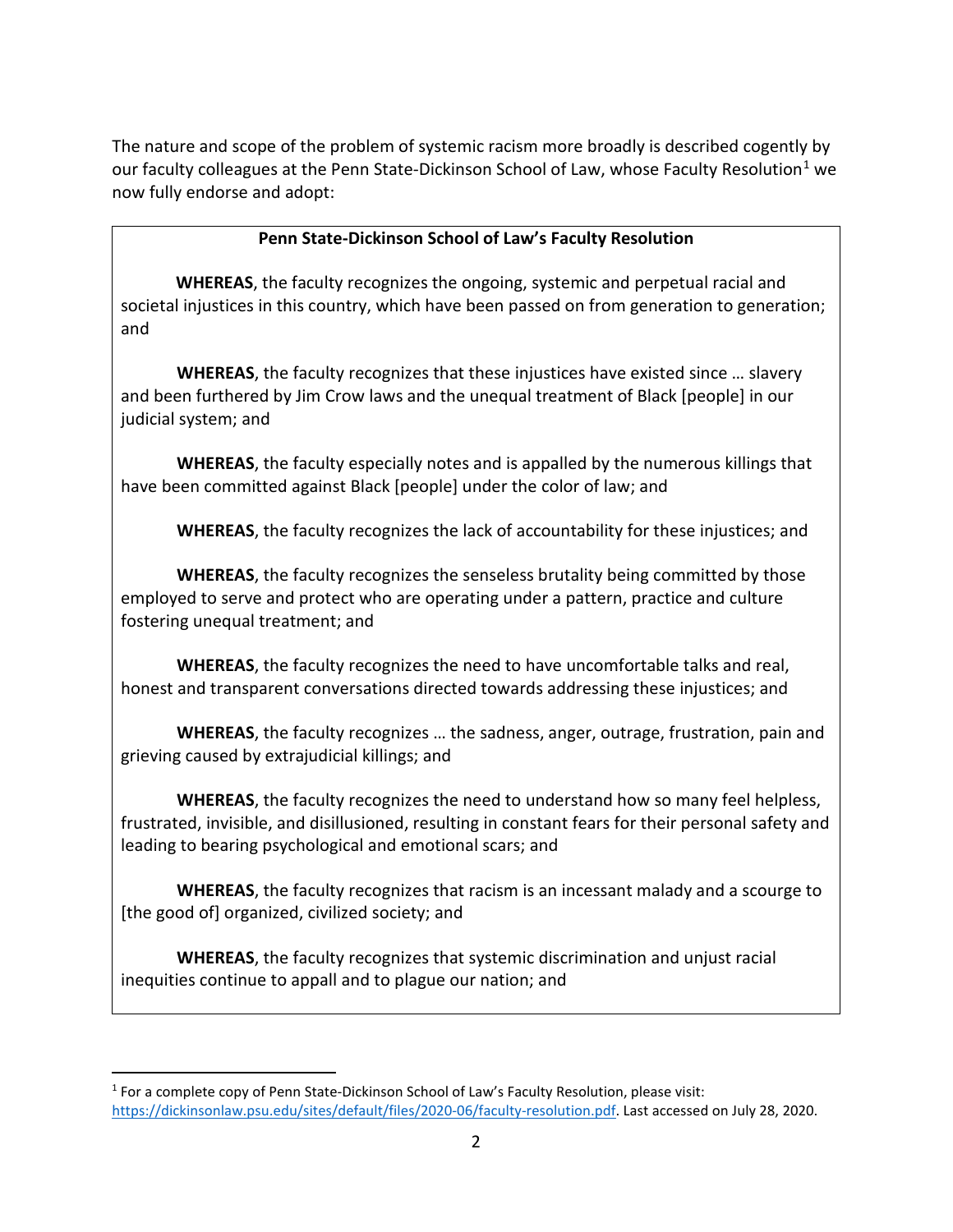**WHEREAS**, the faculty recognizes that we should not accept apathy, indifference or silence to such ongoing violence and inequities, which otherwise allows hatred, prejudice and intolerance to fester and grow; and

**WHEREAS**, the faculty recognizes the need to engage in peaceful protest and constructive acts to make a meaningful difference towards societal change; and

**WHEREAS**, the faculty recognizes that we have an obligation to fight ignorance and intolerance, model inclusivity, and embrace our differences and the power that diversity represents; and

**WHEREAS**, the faculty recognizes the need to stand with our Black brothers and sisters as effective allies; and

**WHEREAS**, the faculty recognizes the need to stand in ongoing support of our students, staff, fellow faculty, and their families who are persons of color:

**NOW, THEREFORE, BE IT RESOLVED** that the faculty acknowledges that racism is an affliction that we must never enable but should all be active antiracists in taking responsibility to condemn and to end, that we need to identify and challenge systemic prejudice wherever it exists, that we are all accountable for doing the work necessary for policy changes that dismantle structural systems of oppression that perpetuate racial inequities in our society, that we will strive to be better listeners and supporters of those who are the victims of racism, that we will never rest until every American feels safe, free and accepted in our country, and that we will continuously abide by the goal of providing respect and equal treatment to all in upholding the rule of law.

**\* \* \***

The Michigan State University College of Law faculty pledges to continue to build and improve upon its existing efforts toward promoting Racial Justice:

- By expanding upon and continuing to support our clinics, centers and programs that are working actively toward advancing racial and social justice; and
- By increasing our efforts to further diversify the faculty; and
- By adding training sessions for law college faculty and staff on matters involving racial justice and racial awareness; and
- By increasing our efforts to attract, recruit and retain a diverse student body, and to augment our student support programs, including creating mentorship opportunities, promoting affinity groups, enhancing academic support, and advocating for diversity and inclusion in employer recruitment; and
- By continuing to support the research of the faculty whose work focuses on matters involving racial justice; and